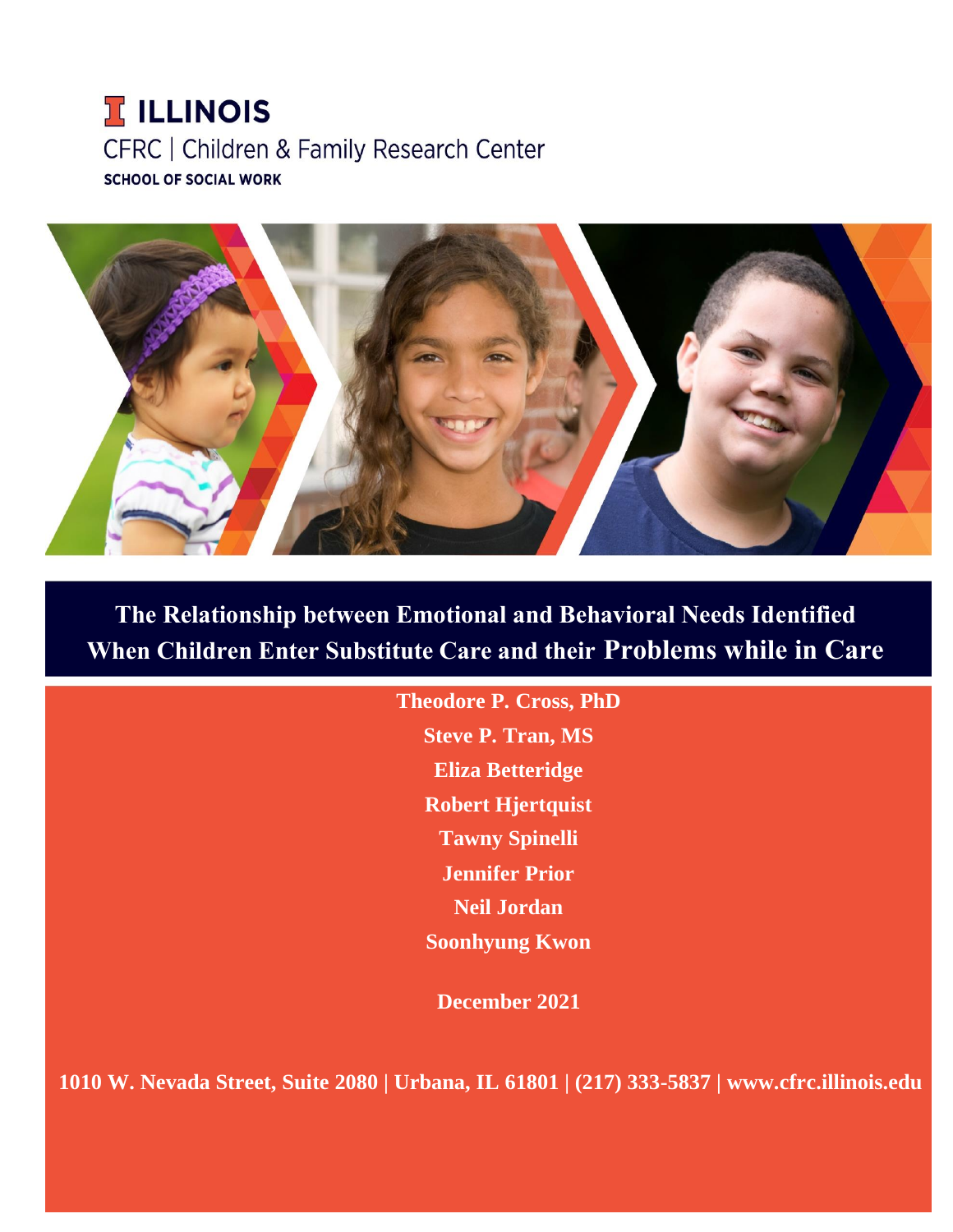The Children and Family Research Center is an independent research organization created jointly by the University of Illinois at Urbana-Champaign and the Illinois Department of Children and Family Services to provide independent evaluation of outcomes for children who are the responsibility of the Department. Funding for this work is provided by the Department of Children and Family Services. The views expressed herein should not be construed as representing the policy of the University of Illinois or the Department of Children and Family Services.

Any part of this report may be photocopied and distributed when appropriate credits are given. No part of this report, or the report in its entirety, may be sold for profit.

For questions about the content of the report contact: Dr. Theodore P. Cross at (217) 333-5837 o[r tpcross@illinois.edu](mailto:tpcross@illinois.edu)

**T** ILLINOIS CFRC | Children & Family Research Center **SCHOOL OF SOCIAL WORK** 

This report is available on our website: http://www.cfrc.illinois.edu/

For copies of this report contact: Children and Family Research Center School of Social Work University of Illinois at Urbana-Champaign 1010 West Nevada Street Suite 2080 Urbana, IL 61801 (217) 333-5837 (800) 638-3877 (toll-free) cfrc@illinois.edu

© 2021 Children and Family Research Center, School of Social Work, University of Illinois at Urbana-Champaign.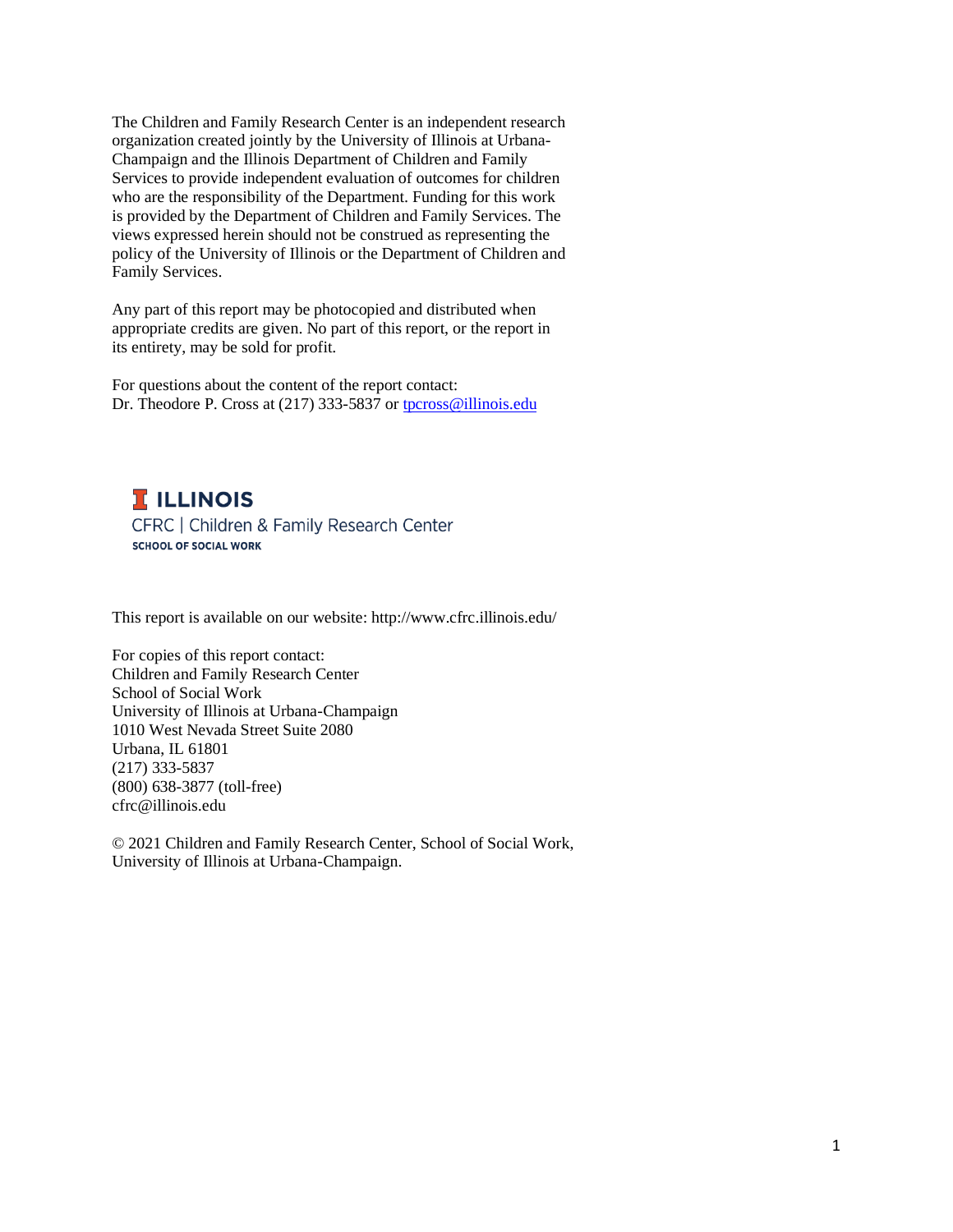

# **The Relationship between Emotional and Behavioral Needs Identified When Children Enter Substitute Care and their Problems while in Care**

Studies across the country have found that 40% to 60% of children and youth in substitute care have significant behavioral or emotional problems.<sup>1</sup> The 2017 Illinois Child Well-Being Study also found a high rate of behavioral and emotional problems among Illinois children in substitute care—see the study final report,<sup>2</sup> a research brief on the issue,<sup>3</sup> and the well-being chapter in FY2019 B.H. Monitoring Report.<sup>4</sup> In this report, we explore the identification of behavioral and emotional needs in the Integrated Assessment (IA), which is a nationally recognized DCFS program<sup>5</sup> that provides comprehensive family assessments for children entering substitute care. This report is also available as Chapter 5 of the Children and Family

[https://cfrc.illinois.edu/pubs/bf\\_20200914\\_TheEmotionalandBehavioralHealthofSchool-](https://cfrc.illinois.edu/pubs/bf_20200914_TheEmotionalandBehavioralHealthofSchool-AgeChildrenandYouthinDCFSCare:Findingsfromthe2017IllinoisChildWell-BeingStudy.pdf)[AgeChildrenandYouthinDCFSCare:Findingsfromthe2017IllinoisChildWell-BeingStudy.pdf](https://cfrc.illinois.edu/pubs/bf_20200914_TheEmotionalandBehavioralHealthofSchool-AgeChildrenandYouthinDCFSCare:Findingsfromthe2017IllinoisChildWell-BeingStudy.pdf)

<sup>1</sup> Bronsard, G., Alessandrini, M., Fond, G., Loundou, A., Auquier, P., Tordjman, S., & Boyer, L. (2016). The prevalence of mental disorders among children and adolescents in the child welfare system: A systematic review and meta-analysis. *Medicine*, *95*(7). Burns, B. J., Phillips, S. D., Wagner, H. R., Barth, R. P., Kolko, D. J., Campbell, Y., & Landsverk, J. (2004). Mental health need and access to mental health services by youths involved with child welfare: A national survey. *Journal of the American Academy of Child and Adolescent Psychiatry*, *43*(8), 960-970. <sup>2</sup> Cross, T.P., Tran, S., Hernandez, A., & Rhodes, E. (2019). *The 2017 Illinois Child Well-Being Study: Final Report*. Urbana, IL: Children and Family Research Center, University of Illinois at Urbana-Champaign. [https://cfrc.illinois.edu/pubs/rp\\_20190619\\_2017IllinoisChildWell-BeingStudy.pdf](https://cfrc.illinois.edu/pubs/rp_20190619_2017IllinoisChildWell-BeingStudy.pdf)

<sup>3</sup> Tran, S.P., Cross, T.P. & Kwon, S. (2020). *The emotional and behavioral health of school-age children and youth in DCFS care: Findings from the 2017 Illinois Child Well-Being Study*. Urbana, IL: Children and Family Research Center, University of Illinois at Urbana-Champaign.

<sup>&</sup>lt;sup>4</sup> Fuller, T., Nieto, M., Wang, S., Adams, K.A., Wakita, S., Tran, S., Chiu, Y. Braun, M., Cross, T.P., Lee, L., Burnett, A., & Meyer, H. (2019). *Conditions of children in or at risk of foster care in Illinois: FY2019 Monitoring Report of the B.H. Consent Decree*. Urbana, IL: Children and Family Research Center, University of Illinois at Urbana-Champaign.

<sup>5</sup> Children's Bureau (2010). *Illinois' Integrated Assessment Process*. Children's Bureau Express. [https://cbexpress.acf.hhs.gov/index.cfm?event=website.viewArticles&issueid=114&sectionid=3&articleid=2826](https://cbexpress.acf.hhs.gov/index.cfm?event=website.viewArticles&issueid=114§ionid=3&articleid=2826)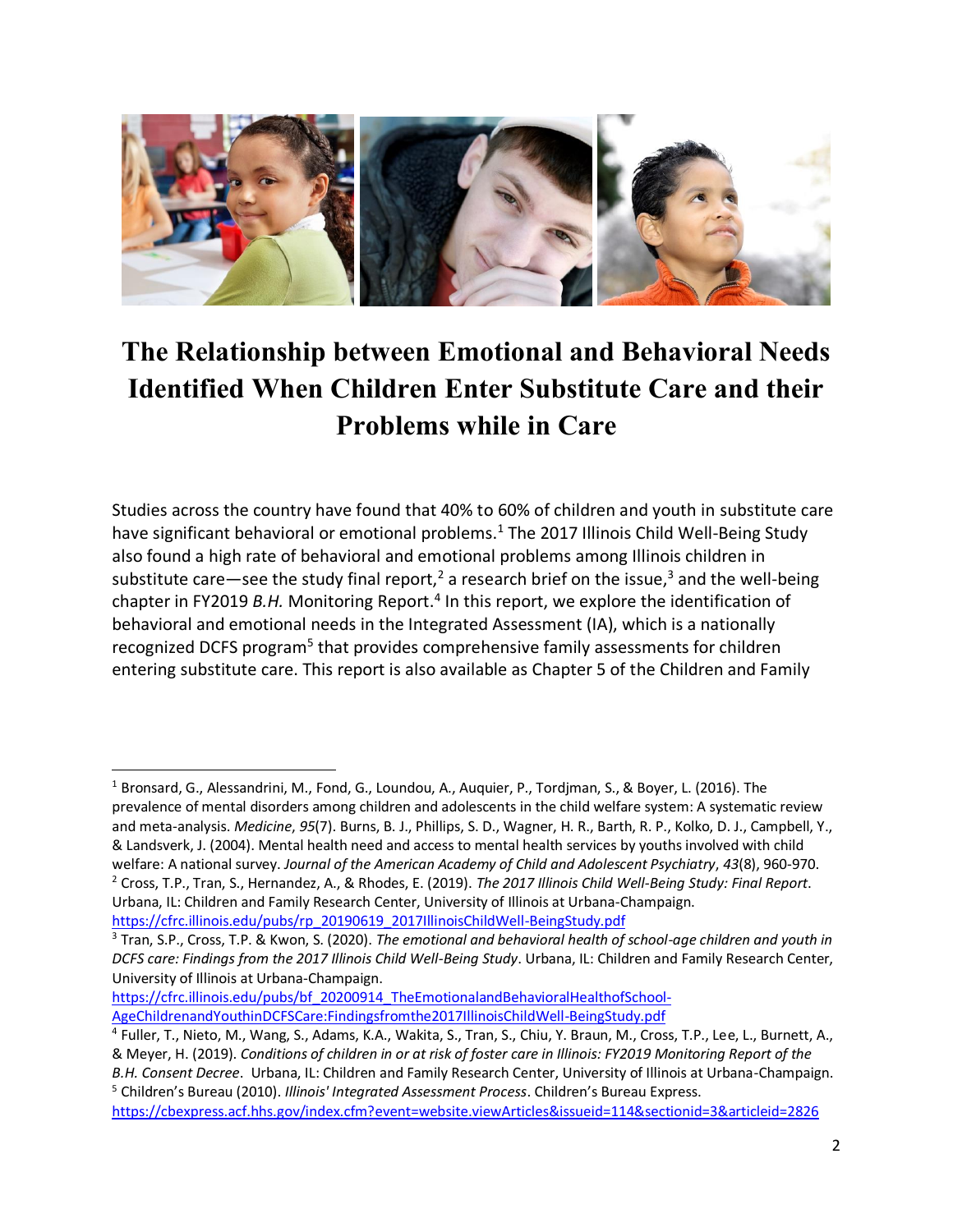Research Center's FY2021 Monitoring Report of the *B.H.* Consent Decree.<sup>6</sup> It is adapted from a recent article we published in a peer-reviewed journal.<sup>7</sup>

As part of the IA, a screener completes the Child and Adolescent Needs and Strengths (CANS) scale, a structured tool to assess children and families' needs and strengths. In this chapter, we present the results of a study that examined whether there is an association between a child's score on the IA CANS and later behavioral and emotional needs in care and the services they receive. We also examine whether the identification of behavioral and emotional needs at entry into substitute care is still relevant when children and youth have been in care for long periods of time. The results speak to the validity of the IA and help illuminate the ongoing behavioral and emotional problems of many Illinois children in substitute care.

IA screens for a range of different needs, including need for behavioral health services.<sup>8</sup> For each case, an IA clinician known as a screener works with the child's caseworker and other members of the child protection team. The screener conducts developmental screenings and teams with the caseworker to gather and integrate this clinical information with information provided by other professionals involved in the case. The team writes an IA report that details the child and family's needs and strengths, discusses the underlying conditions and risk factors that led to DCFS involvement, identifies child and family strengths and supports, and recommends interventions. The team completes the IA CANS, which informs case decisionmaking, service planning, and outcomes management. <sup>9</sup> Caseworkers are expected to complete the CANS every six months the child is in care. This is the first study that relates the IA CANS behavioral and emotional needs data to other measures of behavioral and emotional needs collected when children and youth were in substitute care.

# **Methods**

## *CANS Data*

One data source was CANS data collected from a children's baseline Integrated Assessments that were conducted between November 2005 and November 2017. The Mental Health Services and Policy Program at the Northwestern University Feinberg School of Medicine maintains a database of CANS data for DCFS. The DCFS CANS 2.0 used in IA includes 139 items that assess a wide array of child and family needs and strengths. For most individual items

<sup>6</sup> Fuller, T., Nieto, M., Adams, K., Chiu, Y., Cross, T.P., Landa, C., Lee, L., Tran, S., Wakita, S. & Wang, S. (2021). *Conditions of children in or at risk of foster care in Illinois: FY2021 Monitoring Report of the B.H. Consent Decree*. Urbana, IL: Children and Family Research Center, University of Illinois at Urbana-Champaign.

 $^7$  Cross, T.P. Tran, S.P., Betteridge, E., Hjertquist, R., Spinelli, T., Prior, J. & Jordan, N. (2021). The relationship of needs assessed at entry into out-of-home care to children and youth's later emotional and behavioral problems in care. *Children and Youth Services Review*. Advanced online publication. 105896

<sup>8</sup> Smithgall, C., Jarpe-Ratner, E., Gnedko-Berry, N., & Mason, S. (2015). Developing and testing a framework for evaluating the quality of comprehensive family assessment in child welfare*. Child Abuse & Neglect*, *44*, 194-206. 9 Lyons, J. S., Small, L., Weiner, D. A., & Kisiel, C. (2008). *Child and Adolescent Needs and Strengths: Illinois Department of Children and Family Services (Version 2.0)*. Chicago, IL: Buddin Praed Foundation.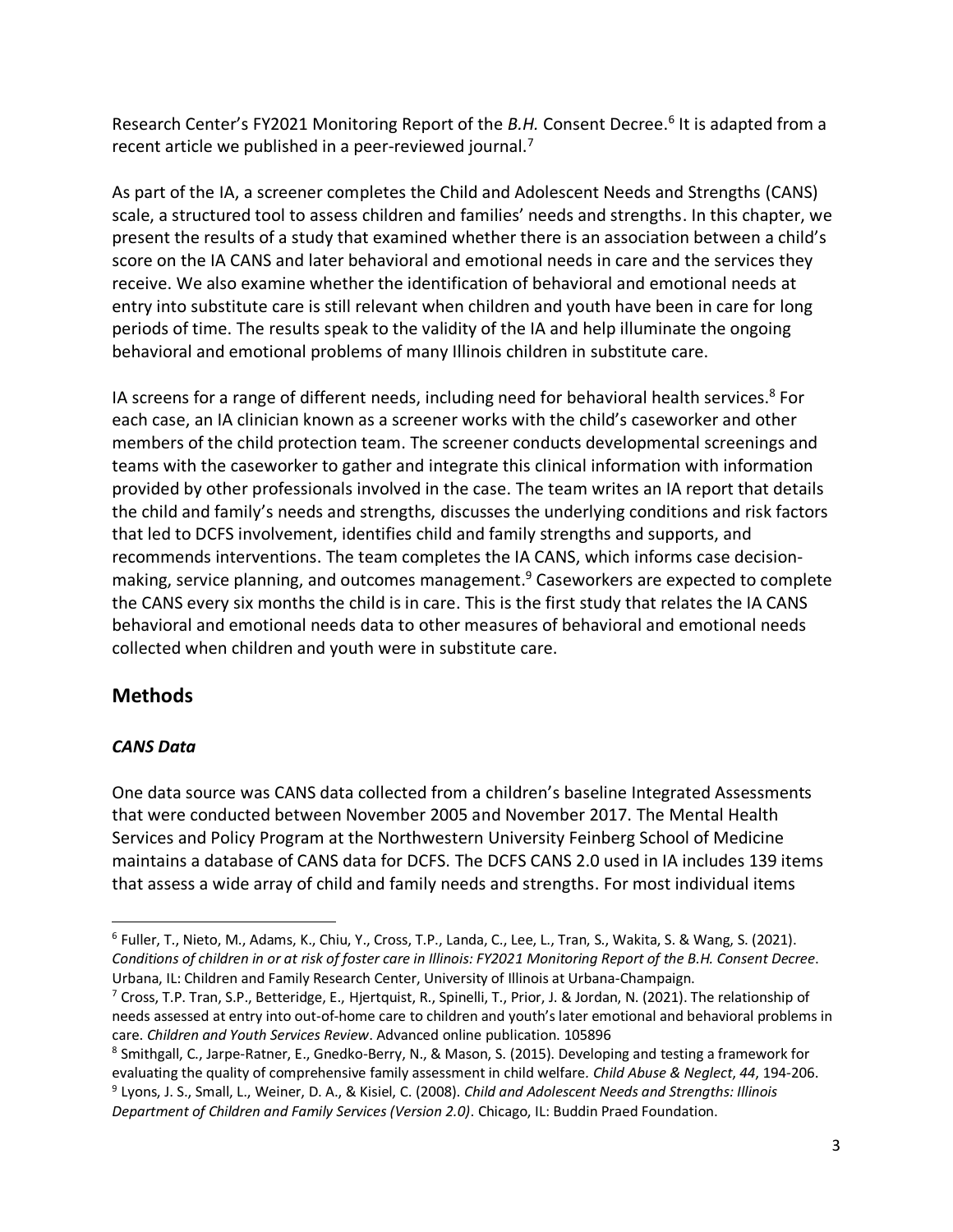measuring children's needs, the screener chooses one of the following ratings: 0 = No evidence (no need for action); 1 = Watchful waiting, prevention (efforts are needed to monitor this need or engage in activities to ensure that it does not become worse); 2 = Action required (the need is interfering in a notable way with the child's or family's life, and something should be done); and 3 = Immediate or intensive action required (the need is dangerous or disabling and a priority for intervention). A score of 2 or 3 indicates a need that should be addressed in a service plan. For this chapter, we analyzed the IA CANS Behavioral/Emotional Needs domain score. This represented the highest IA CANS score on the following CANS items: Psychosis, Attention Deficit/Impulse Control, Depression, Anxiety, Oppositional Behavior, Conduct, Substance Abuse, Attachment Difficulties, Eating Disturbance, Affect Dysregulation, Behavioral Regression, Somatization, and Anger Control.<sup>10</sup>

#### *Well-Being Study Data*

A second source of data was the 2017 Illinois Child Well-Being Study, which examined a range of well-being domains, including child development, physical health, emotional and behavioral health, education, safety, experiences of substitute care, and resilience. The Survey Research Laboratory of the University of Illinois at Chicago collected data through interviews from December 2017 to July 2018. The study used a stratified random sample design and included 700 children and youth who were in care on October 23, 2017. Thus, this was a point-in-time study and not a cohort study. This means that children and youth in the sample had entered substitute care at different times and varied in their length of time in care. Interviews were conducted with caseworkers, caregivers, and children and youth age 7 or older. Stratified random sampling was used to ensure that enough cases of children and youth in different age groups and with different lengths of care were adequately represented. The sample was weighted with simple post-stratification weights that adjusted the sample distribution of age by year based on the population distribution of age by years in care. Caseworker interviews were completed for 527 cases (response rate = 80.9%), caregiver interviews were completed for 381 cases (response rate = 62.4%), and child interviews were completed for 145 cases (response rate = 48.7%). We combined the data from the two sources, the IA CANS data file and the 2017 Child Well-Being Study, into a single analysis file.

For the work presented in this chapter, we used several measures from the 2017 Illinois Child Well-Being Study. One was the Total Problem Score from the Child Behavior Checklist (CBCL), a measure in which caregivers rate a checklist of 113 items measuring emotional or behavioral problems children and youth might have. Caregivers rate each item on a 3-point scale (0 = not true, 1 = somewhat or sometimes true, 2 = very true or often true), in reference to the child's behavior in the previous six months. The CBCL has cut-off scores for the total score that identify children and youth who need mental health interventions (clinical range) or may need them (borderline clinical range).

 $10$  For results for other CANS variables, see Cross et al. (2021), ibid., which can be requested by email from Dr. Cross at tpcross@illinois.edu.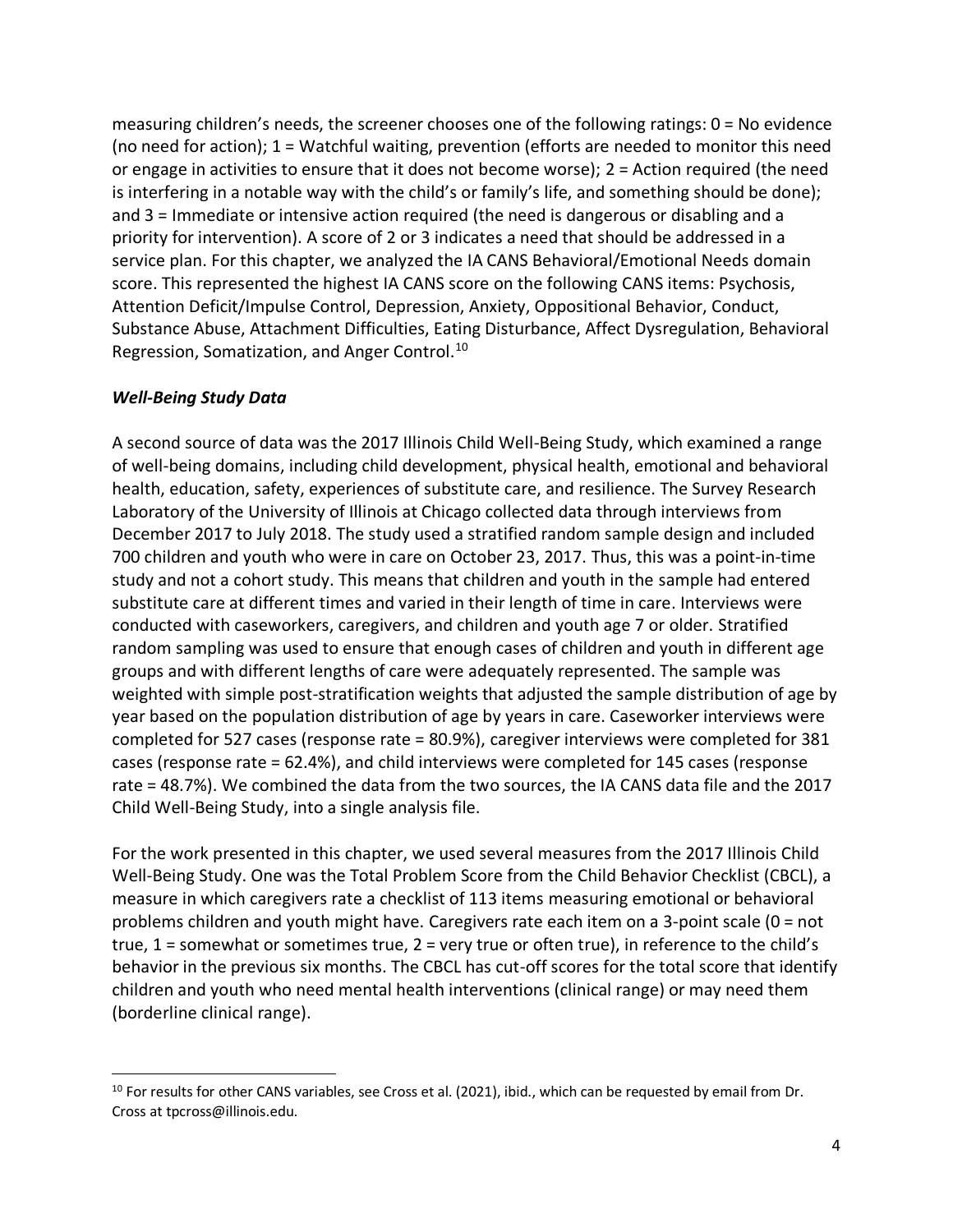A second measure was a caregiver report of child emotional and behavioral problems. In the caregiver interview of the Well-Being Study, caregivers were read a list of different mental health or emotional problems children and youth might have, including attention deficit disorder, depression, bipolar or extreme mood swings, conduct or behavioral problem, oppositional or defiant disorder, extreme stress from abuse or neglect, attachment problems with caregivers, eating disorders, sexually aggressive behaviors, alcohol or substance abuse, and other emotional or behavioral health problems. From this set of problems, we constructed a yes/no variable that represented whether the caregiver identified the child as currently having *any* of these problems.

Caregivers were also asked if their child was currently receiving emotional or behavioral health services. A separate yes/no question was asked about each of the following services: counseling, group therapy, in-school therapeutic services, self-esteem/anger management classes, outpatient psychiatry, outpatient psychiatric care, inpatient psychiatric care, tutoring, mentoring, and crisis intervention. We created a yes/no variable representing whether their child was currently receiving any of these services. When caregivers answered yes to the question of whether their child had a specific emotional or behavioral problem (see above), the interviewer also asked a follow-up question about whether the child had been prescribed medication for that problem. From this set of questions, we created a yes/no variable about whether the caregiver said that the child had been prescribed medication for any emotional or behavioral problem.

We calculated the amount of time children and youth had been in substitute care. The time in substitute care ranged from less than 1 year to 16 years, and the weighted median length of time in care was 1.71 years (i.e., half the sample had been in care for less than 1.71 years, and half for more than 1.71 years). $11$ 

## **Results**

## *Behavioral and Emotional Needs of Children and Youth at Entry into Substitute Care*

We had IA data for the CANS Behavioral and Emotional Needs Domain Score on 214 children and youth. Only a small percentage (2.2%) had a CANS score of 3 indicating a need for immediate/intensive action, but 26.9% had a CANS score of 2 indicating a need for action, though somewhat less urgent. Almost half of the sample (44.7%) had a CANS score of 1, indicating a need for "watchful waiting" and effort to prevent more serious problems. Just 26.2% had no evidence of behavioral or emotional needs and no need for action.

#### *Behavioral and Emotional Needs of Children While in Substitute Care*

According to their caregivers, many children and youth had emotional and behavioral needs while in substitute care. On the CBCL for children and youth age 6 to 18 years, 41.5% scored in

 $11$  The unweighted median for length of time of care was 2.64 years; see Cross et al. (2021), ibid.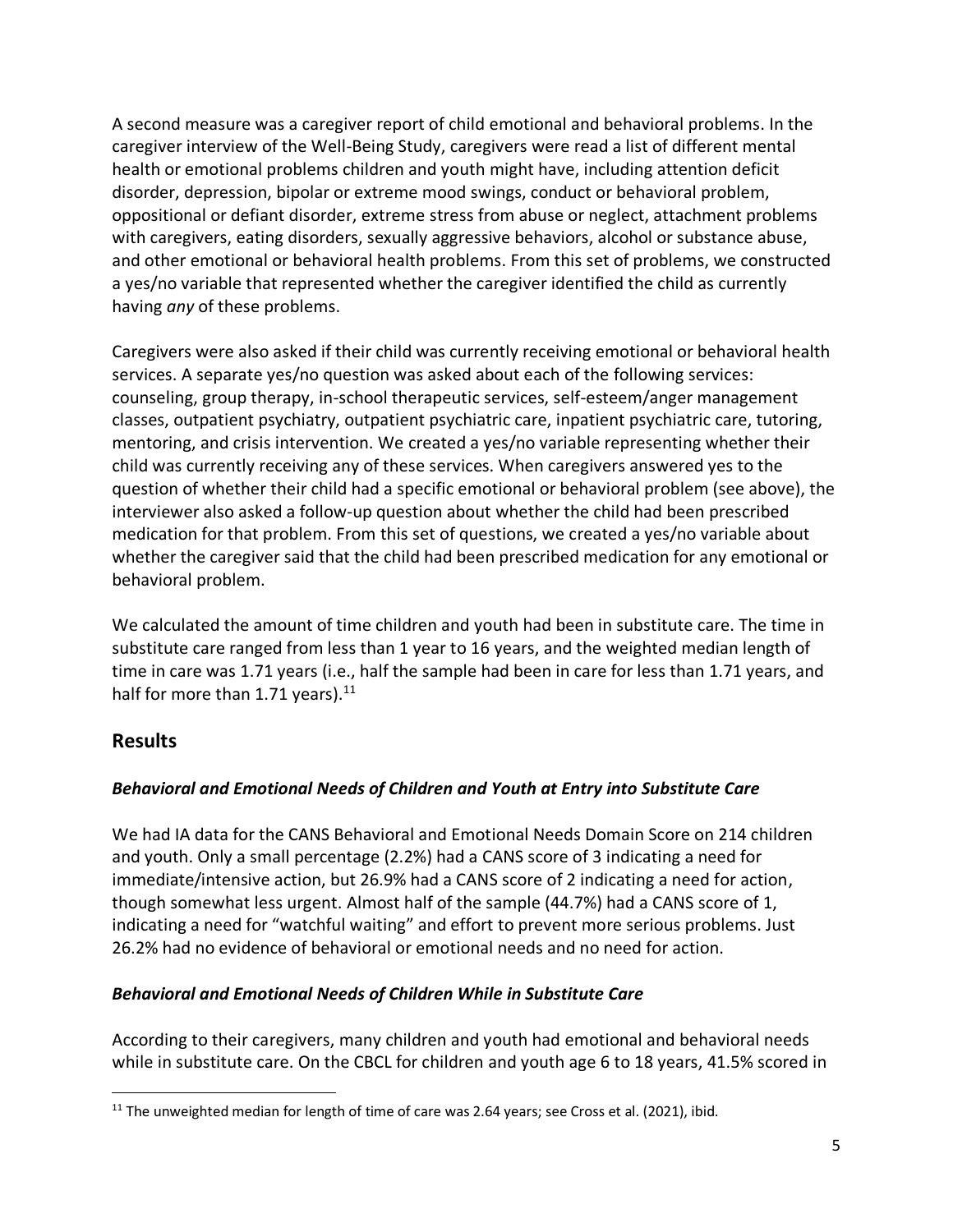the clinical or borderline clinical range, which indicates a likely need for treatment. More than half of caregivers (62.3%) reported their child had at least one emotional/behavioral problem and about the same percentage (60.0%) were receiving a behavioral health service. Over a fifth (20.7%) of children and youth were currently taking psychiatric medication for emotional and behavioral problems.

#### *Relationships Between Needs at Entry and Needs While in Care*

We examined whether the behavioral and emotional needs identified in the IA CANS at children and youth's entry into substitute care was associated with their behavioral and emotional needs while they were in care. The CANS Behavioral-Emotional Needs score at entry into care was significantly related to children later being in the borderline clinical or clinical range on the CBCL  $(\chi^2$  (1)=6.58, p=.040). As Figure 5.1 shows, 48.7% of children and youth given an IA CANS score of 1 (watchful waiting) and 43.9% of those with an IA CANS score of 2 or 3 (action needed) later scored in the borderline clinical or clinical range on the CBCL. None of the 8 children or youth who were given a score of 0 on the IA CANS (no action needed) scored in the borderline clinical or clinical range on the CBCL. The IA CANS was associated with whether caregivers reported that their child had one or more behavioral or emotional problems while they were in care  $[\chi^2 (1) = 22.40$ , p=<.001, see Figure 5.2]: 55.6% of children with IA CANS of 1 and 75.8% of children with IA CANS of 2 or 3 had a behavioral or emotional problem while in care. In contrast, only 25% of youth with IA CANS of 0 were identified by their caregivers as having a behavioral or emotional problem while in care.

The IA CANS also was associated with whether a child or youth later received behavioral health services (χ2 (1)=33.65, p=<.001) and whether they later received psychiatric medication (χ2 (1)=10.21, p=.006). Only 25% of children with an IA CANS behavioral or emotional needs score of 0 received a behavioral health service while they were in care, compared to 63.4% of children and youth with an IA CANS score of 1 and 85.5% of children and youth with an IA CANS score of 2 to 3 (see Figure 5.3). Only 3.1% of children and youth with an IA CANS score of 0 later received psychiatric medication, compared to 18.3% of children and youth with an IA CANS score of 1 and 30.6% of children and youth with an IA CANS score of 2 to 3 (see Figure 5.4).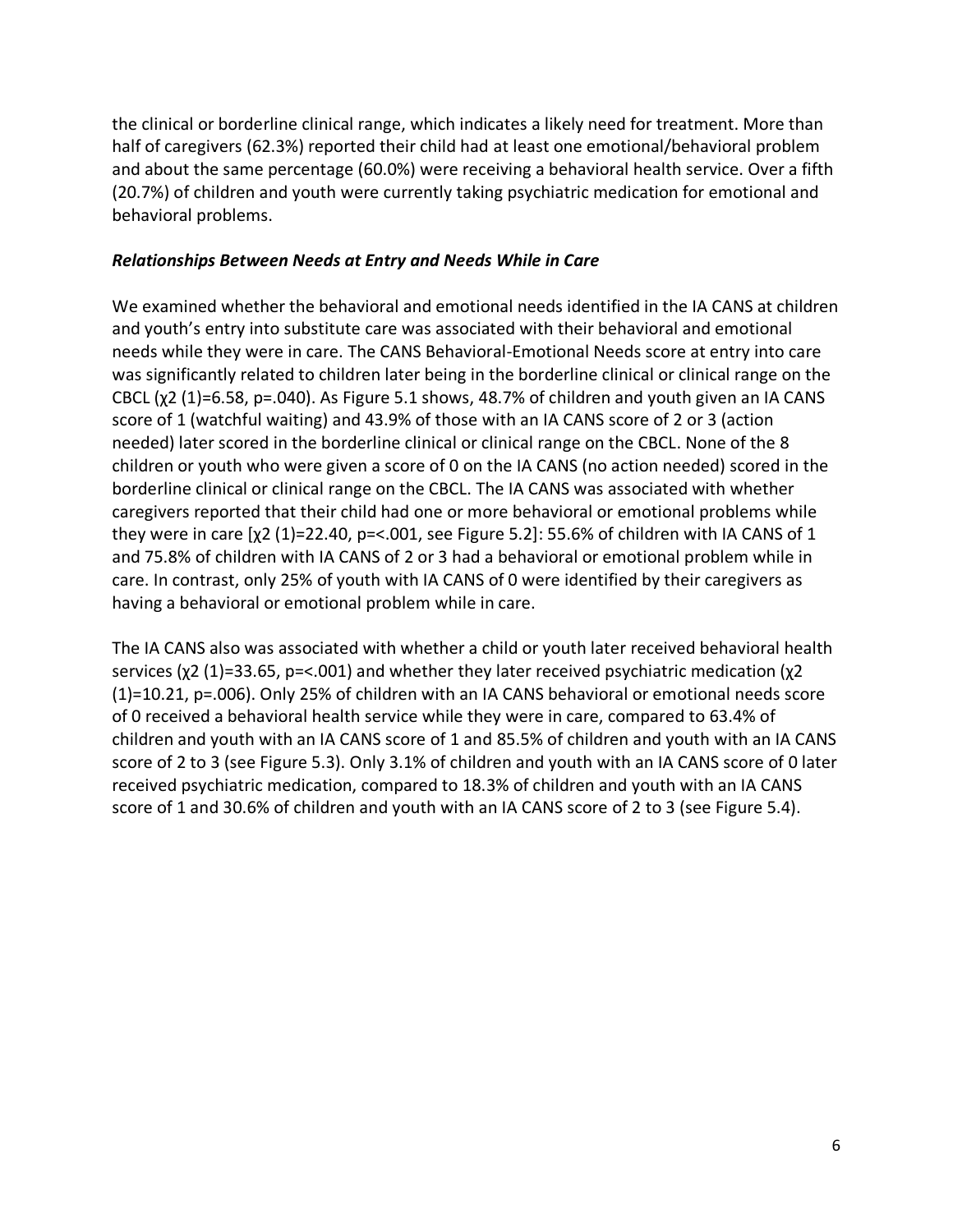**Figure 5.1 CBCL Total Score in Borderline Clinical or Clinical Range by IA CANS Behavioral-Emotional Need Score**



#### **Figure 5.2 Caregiver Perception of Child Emotional/Behavioral Need by IA CANS Behavioral-Emotional Need Score**



#### **Figure 5.3 Children Receiving a Behavioral Health Service by IA CANS Behavioral-Emotional Need Score**



## **Figure 5.4 Children Receiving Psychiatric Medication by IA CANS Behavioral-Emotional Need Score**

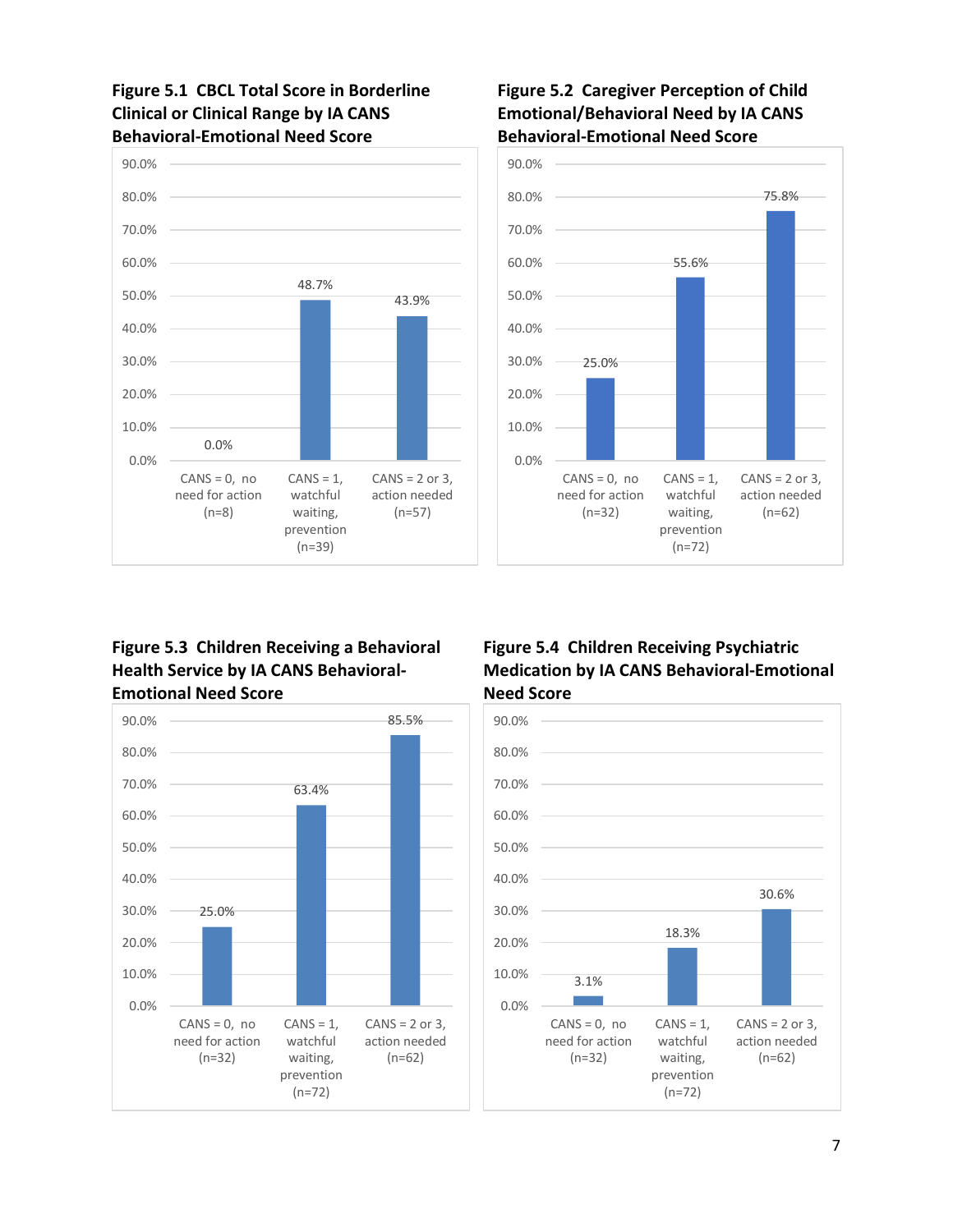#### *The Relationship Between Need at Entry and During Substitute Care by Length of Time in Care*

We assessed whether the relationship between having behavioral and emotional needs at entry into substitute care (as measured by the IA CANS) and behavioral and emotional needs during children and youth's stay in care (as measured by the Well-Being Study) differed depending on the amount of time they had been in substitute care. We hypothesized that the IA CANs would have a stronger relationship with the needs of children and youth who had been in care for a short period than for children and youth who had been in care for a long period. If children had been in a care a long time, their need might have decreased because of the services and support they received earlier in care.

However, the results of a logistic regression analysis showed that the relationship between needs at entry and needs while in care was still substantial when children and youth had been in care for extended periods of time. There was a statistically significant relationship between the IA CANS Behavioral-Emotional Needs Score and the likelihood that a caregiver would identify a child behavioral or emotional problem (odds ratio = 2.99, Wald  $\chi^2$  (1)=20.94, p=<.001). However, there was not a significant interaction effect of the IA CANS Behavioral-Emotional Needs Score by time in care (odds ratio = 1.01, Wald  $\chi^2$  (1)=.010, p=.922), which means that the relationship between the IA CANS and later behavioral or emotional needs was not significantly affected by the length of time in care.

Figure 5.5 illustrates how the IA CANS Behavioral and Emotional Needs variable was related to emotional and behavioral needs even for children and youth who had been in care for a number of years. The lines in Figure 5.5 show how likely it is that caregivers identified a child behavioral or emotional problem across the entire range of time in care for children and youth with a particular IA CANS Behavioral-Emotional Needs score. The blue line shows the predicted probability of the caregiver perceiving a behavioral or emotional problem for children and youth who had an IA CANS score of 0 (representing no evidence, no need for action). The red line shows the predicted probability of a caregiver perceiving a behavioral or emotional problem for children and youth who had an IA CANS score of 1 (representing watchful waiting/prevention/mild degree). The green line shows the predicted probability of a caregiver perceiving a behavioral or emotional problem for children and youth who had an IA CANS score of 2 or 3, representing an emotional or behavioral need identified at entry into substitute care that needed to be addressed.

The length of time in care for children and youth with an IA Risk Behavior score of 0 (no need for action) ranged from less than a year to more than 12 years. Across that range, the likelihood that a caregiver identified a child behavioral or emotional problem was between 20% and 40%. For children and youth with an IA Behavioral or Emotional Needs score of 1 (watchful waiting, prevention), the likelihood was between 40% and 70% across a range of more than 9 years. For children and youth with an IA Behavioral or Emotional score of 2 or 3 (action), the likelihood exceeded 70% across a range of more than 10 years. The differences in likelihood of having a behavioral and emotional problem did not decrease over time.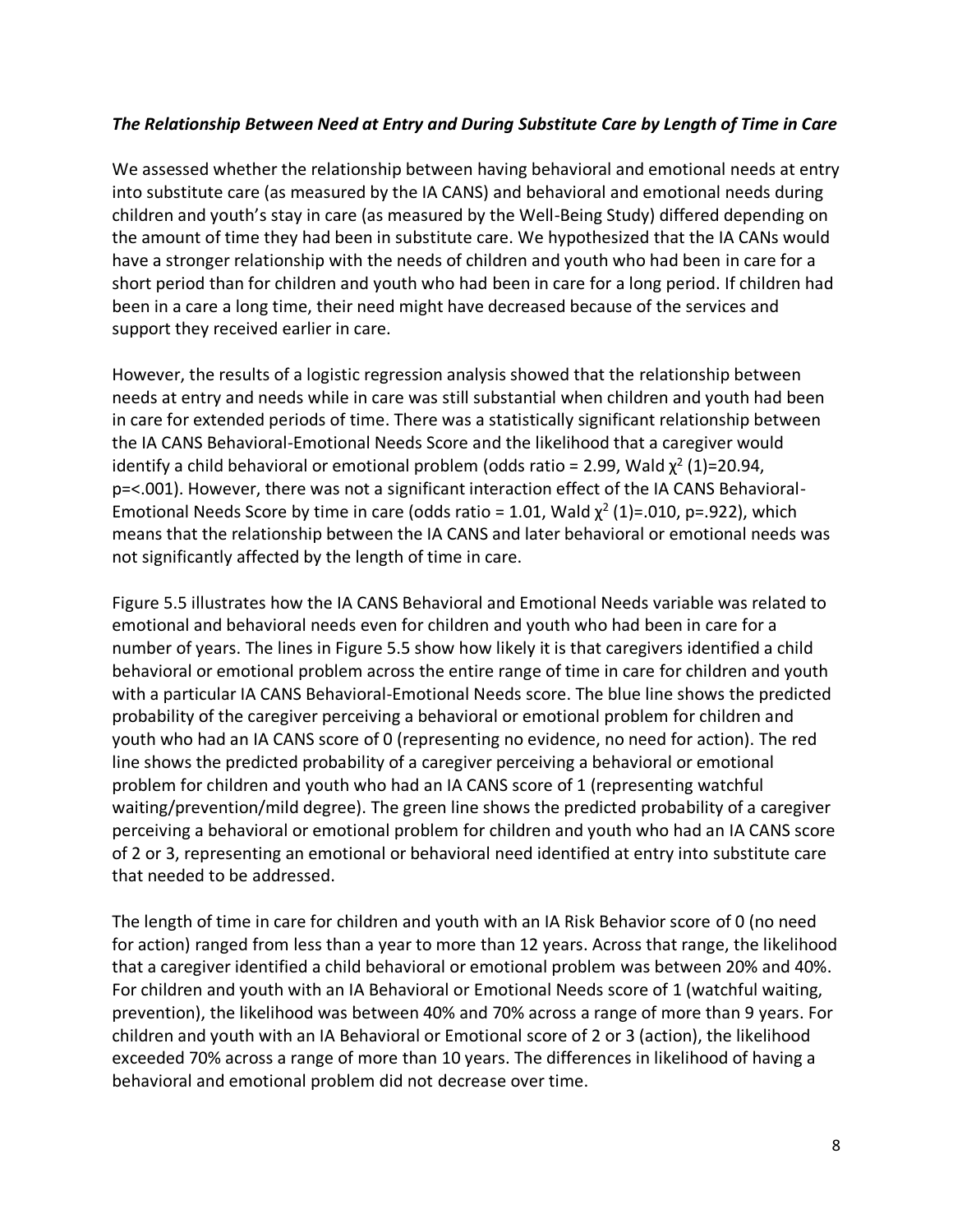Considering a child or youth who has been in care for 6 years illustrates the strength of this relationship between the IA CANS and needs for children in care for a long period. If this child received an IA CANS Behavioral-Emotional Needs score of 2 or 3 at entry into care, the predicted probability that their caregiver would identify a child behavioral and emotional problem 6 years later was 88.9%. If the IA CANS score was 1, the predicted probability of a later problem was 66.6%. If the IA CANS score was 0, the predicted probability of a later problem was 37.8%.





*Note*. The figure presents the predicted probability of a caregiver perceiving a child behavioral or emotional problem, calculated from logistic regression analysis.

We examined the relationship between the IA CANS separately for cases below and above the weighted median on length of time in care, which was 1.71 years. We found that the relationship between the IA CANS behavioral and emotional needs score and behavioral and emotional needs while in care was strong for both groups. Figures 5.6 through 5.9 present results for those children and youth who had been in care for 1.71 years or more. Even for this group, children and youth with higher IA CANS emotional and behavioral needs scores were substantially more likely to have behavioral and emotional problems than children with lower IA CANS scores.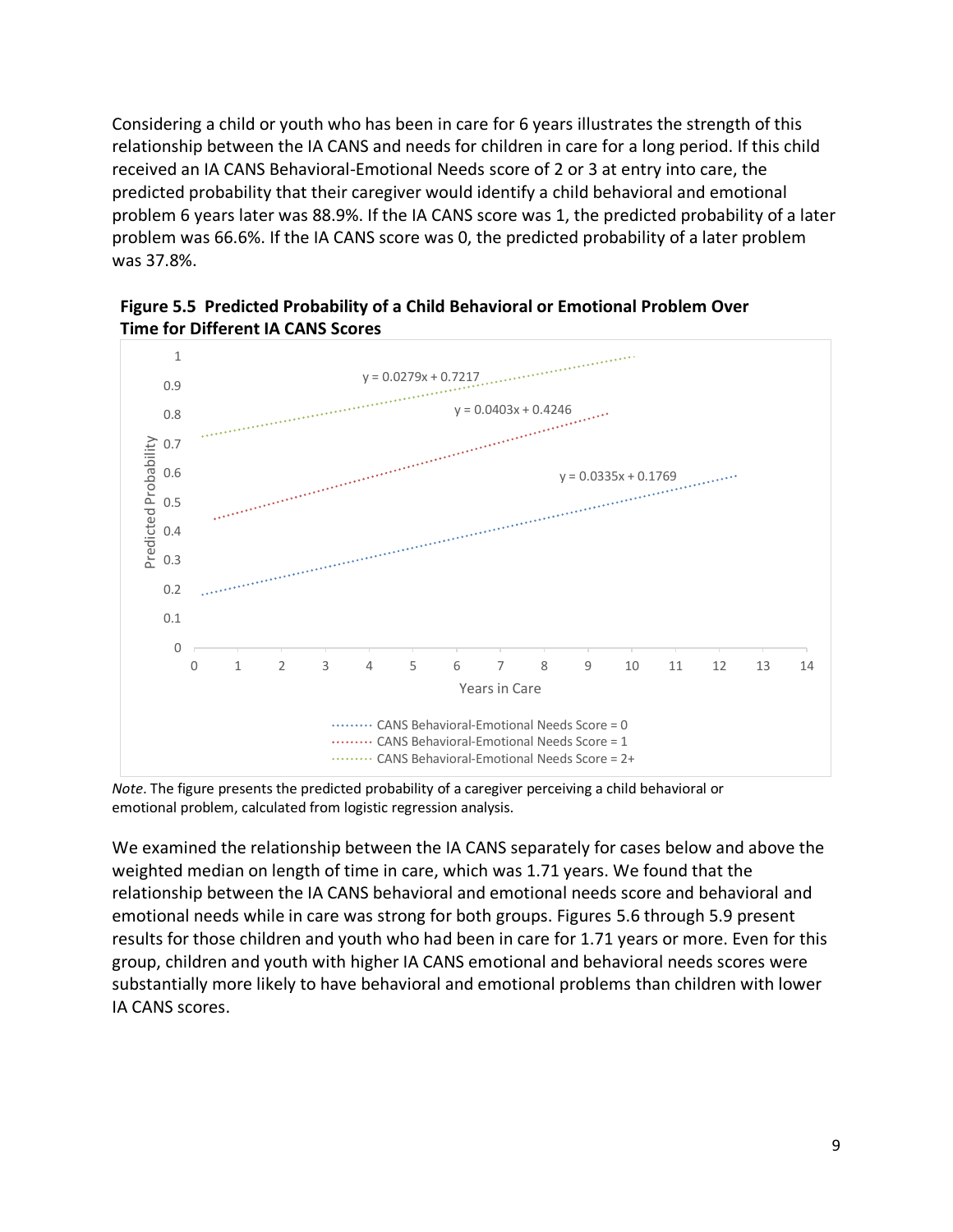

# **Figure 5.6 Percentage CBCL Total Score in Borderline Clinical/Clinical Range**

# **Figure 5.8 Percentage of Children and Youth Receiving a Behavioral Health Service**



#### **Figure 5.7 Percentage of Caregivers Who Perceive a Child Behavioral or Emotional Problem**



## **Figure 5.9 Percentage of Children and Youth Receiving a Psychiatric Medication**

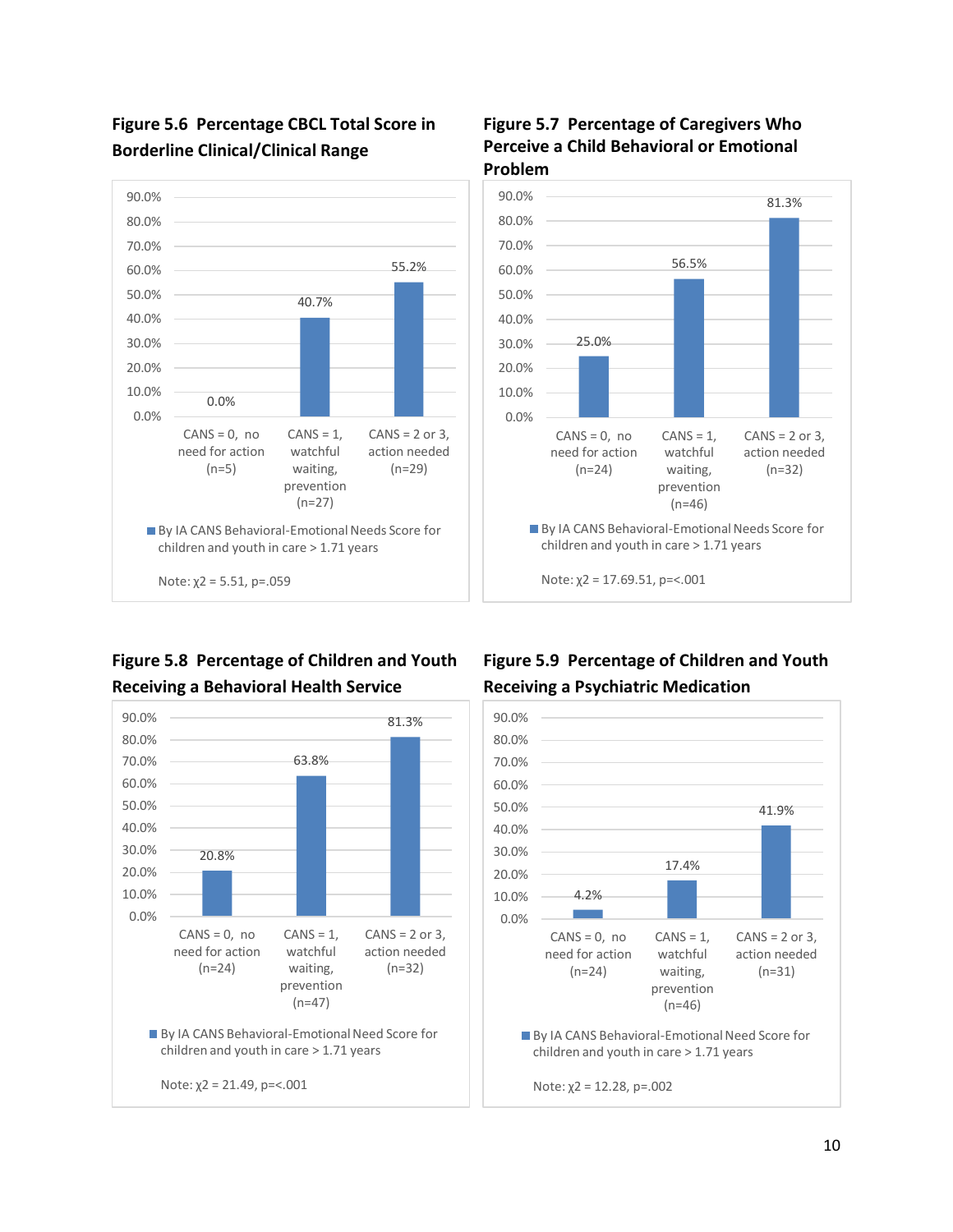## **Discussion**

These results provide evidence that scores on the IA CANS Behavioral and Emotional Needs domain were significantly associated with children and youth's emotional and behavioral needs during their stay in substitute care, even years after the IA CANS was completed. The IA CANS was also substantially related to whether children and youth would later receive behavioral health services. An important aim of the IA CANS is to identify children and youth in need of services as they enter care.

The Integrated Assessment is relevant for understanding children and youth's behavioral and needs even when they have been in substitute care for years. As a number of studies have found, the behavioral and emotional challenges of children and youth in substitute care are persistent.<sup>12</sup> It is likely that these difficulties stem from the maltreatment these children and youth have experienced and other adverse childhood experiences they have endured. Clearly more needs to be done to promote the emotional and behavioral health of children and youth in substitute care, given the evidence that their problems may often be chronic. The current study may help motivate agencies to try promising interventions that have demonstrated positive outcomes for children in substitute care but have not been widely implemented.<sup>13</sup> These interventions resemble evidence-supported interventions used with other at-risk youth and have specifically been tested with youth in substitute care.

This analysis has limitations. The IA CANS scores may not adequately capture some aspects of the assessment provided in the text of the IA report. Also, the 2017 Illinois Child Well-Being study is not longitudinal. Thus we cannot measure changes in children and youth's emotional

<sup>&</sup>lt;sup>12</sup> Leon et al. (2016) ibid. Kim, J., Cicchetti, D., Rogosch, F. A., & Manly, J. T. (2009). Child maltreatment and trajectories of personality and behavioral functioning: Implications for the development of personality disorder. *Development and Psychopathology*, *21*(3), 889–912. Lansford, J. E., Malone, P. S., Stevens, K. I., Dodge, K. A., Bates, J.E., & Pettit, G. S. (2006). Developmental trajectories of externalizing and internalizing behaviors: Factors underlying resilience in physically abused children. *Development and Psychopathology*, *18*(1), 35–55. Proctor, L. J., Skriner, L. C., Roesch, S., & Litrownik, A. J. (2010). Trajectories of behavioral adjustment following early placement in foster care: Predicting stability and change over 8 Years. *Journal of the American Academy of Child and Adolescent Psychiatry*, *49*(5), 464–473. Yoon, S. (2018). Fostering resilient development: Protective factors underlying externalizing trajectories of maltreated children. *Journal of Child and Family Studies*, *27*(2), 443– 452.

<sup>13</sup> Leve, L.D., Fisher, P.A., & Chamberlain, P. (2009). Multidimensional Treatment Foster Care as a preventive intervention to promote resiliency among youth in the child welfare system. *Journal of Personality*, *77*(6), 1869– 1902. Leve, L. D., Harold, G. T., Chamberlain, P., Landsverk, J. A., Fisher, P. A., & Vostanis, P. (2012). Practitioner review: Children in foster care – vulnerabilities and evidence-based interventions that promote resilience processes. *Journal of Child Psychology and Psychiatry and Allied Disciplines*, *53*(12), 1197-1211. Oriana Linares, L., Montalto, D., Li, M., & Oza, V. S. (2016). A promising parenting intervention in foster care. *Journal of Consulting and Clinical Psychology*, 7*4*(1), 32–41. Taussig, H. N., Weiler, L. M., Garrido, E. F., Rhodes, T., Boat, A., & Fadell, M. (2019). A positive youth development approach to improving mental health outcomes for maltreated children in foster care: Replication and extension of an RCT of the Fostering Healthy Futures Program. American Journal of Community Psychology. 64(3-4), 405–417. Wood, J. N., Dougherty, S. L., Long, J., Messer, E. P., & Rubin, D. (2019). A pilot investigation of a novel intervention to improve behavioral well-being for children in foster care. *Journal of Emotional & Behavioral Disorders*, *27*(1), 3–13.